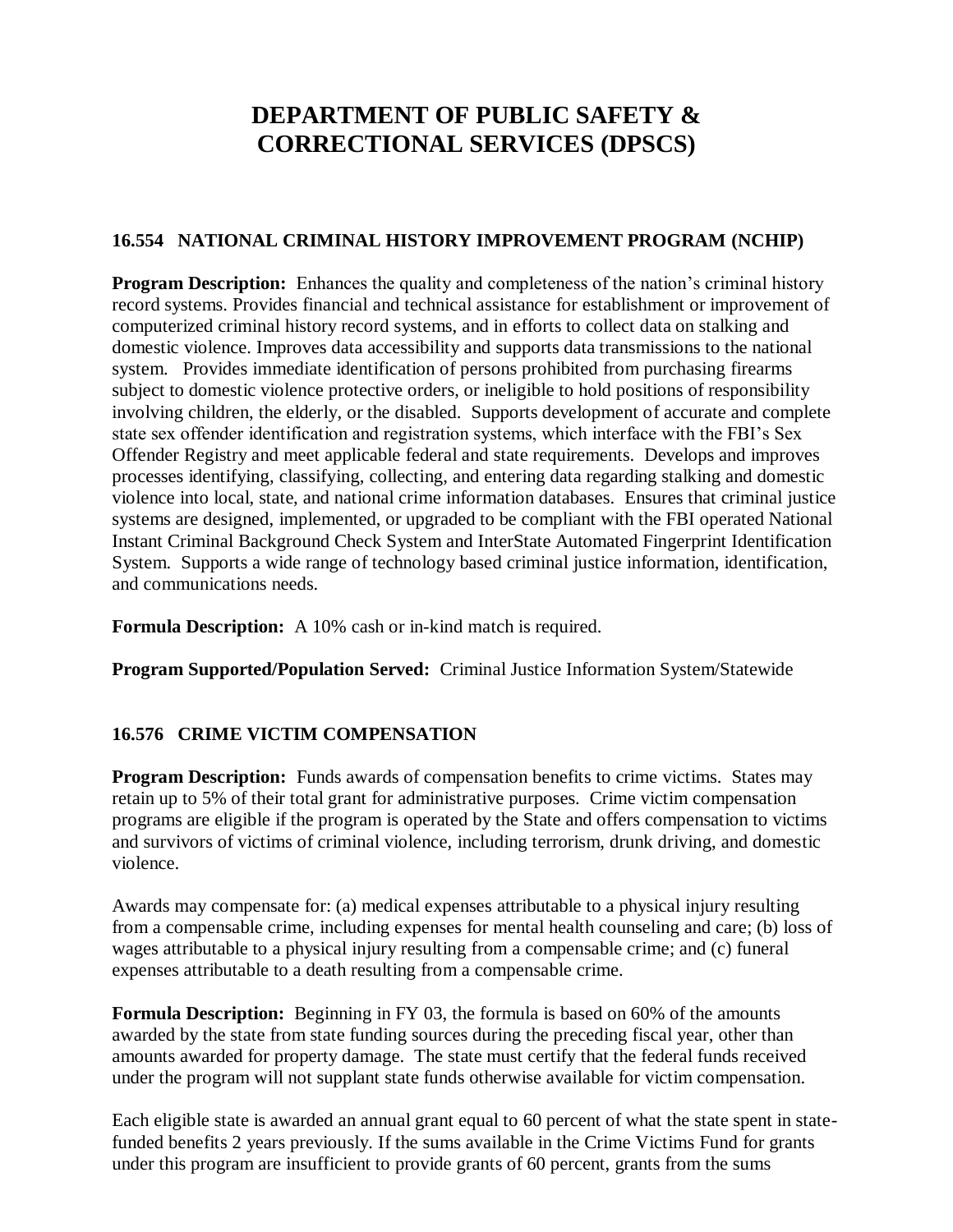available will be made to each eligible crime victim compensation program so that all such programs receive the same percentage of the amounts awarded by such programs during the preceding fiscal year, other than amounts awarded for property damage.

**Program Supported/Population Served:** Crime Victim Compensation / statewide

#### **16.606 STATE CRIMINAL ALIEN ASSISTANCE PROGRAM**

**Program Description:** Provides payments to states and localities incurring correctional officer salary costs associated with incarcerating undocumented criminal aliens with at least one felony or two misdemeanor convictions for violations of state or local law, who are incarcerated for at least four consecutive days during the reporting period.

**Formula Description:** Payments are calculated using a formula providing a relative share of funding to jurisdictions applying. The formula is based on the number of eligible criminal aliens, as determined by Immigration and Customs Enforcement, Department of Homeland Security.

**Program Supported/Population Served:** State Criminal Alien Assistance Program statewide.

#### **16.750 SUPPORT FOR ADAM WALSH ACT IMPLEMENTATION GRANT PROGRAM**

**Program Description:** The Adam Walsh Act (AWA) Implementation Grant Program assists state, local, and tribal jurisdictions with developing and/or enhancing programs designed to implement requirements of the Sex Offender Registration and Notification Act (SORNA) under AWA. In summary, SORNA requires: (1) all States, the District of Columbia, the principal U.S. territories, and federally recognized Indian tribes to maintain a sex offender registry; and (2) sex offenders to register and maintain a current registration in each jurisdiction where the offender resides, is an employee, or is a student. SORNA also sets forth requirements for sex offender registries, to include: specified required information, duration of registration, and in-person verification of sex offender identity as well as participation in the Dru Sjodin National Sex Offender Public Registry

**Program Supported/Population Served:** Sex Offender Registration and Notification Act (SORNA)/ Statewide

## **16.812 SECOND CHANCE ACT PRISONER REENTRY INITIATIVE - Co-Occurring Disorders**

**Program Description:** The Second Chance Act is a commonsense response to the increasing number of people who are released from prison and jail and returning to communities. There are currently 2.5 million people serving time in our federal and state prisons, and millions of people cycling through local jails every year. Ninety-five percent of all prisoners incarcerated today will eventually be released and will return to communities. Of those serving a sentence in state or federal prisons, approximately 750,000 will be released each year. The Second Chance Act will